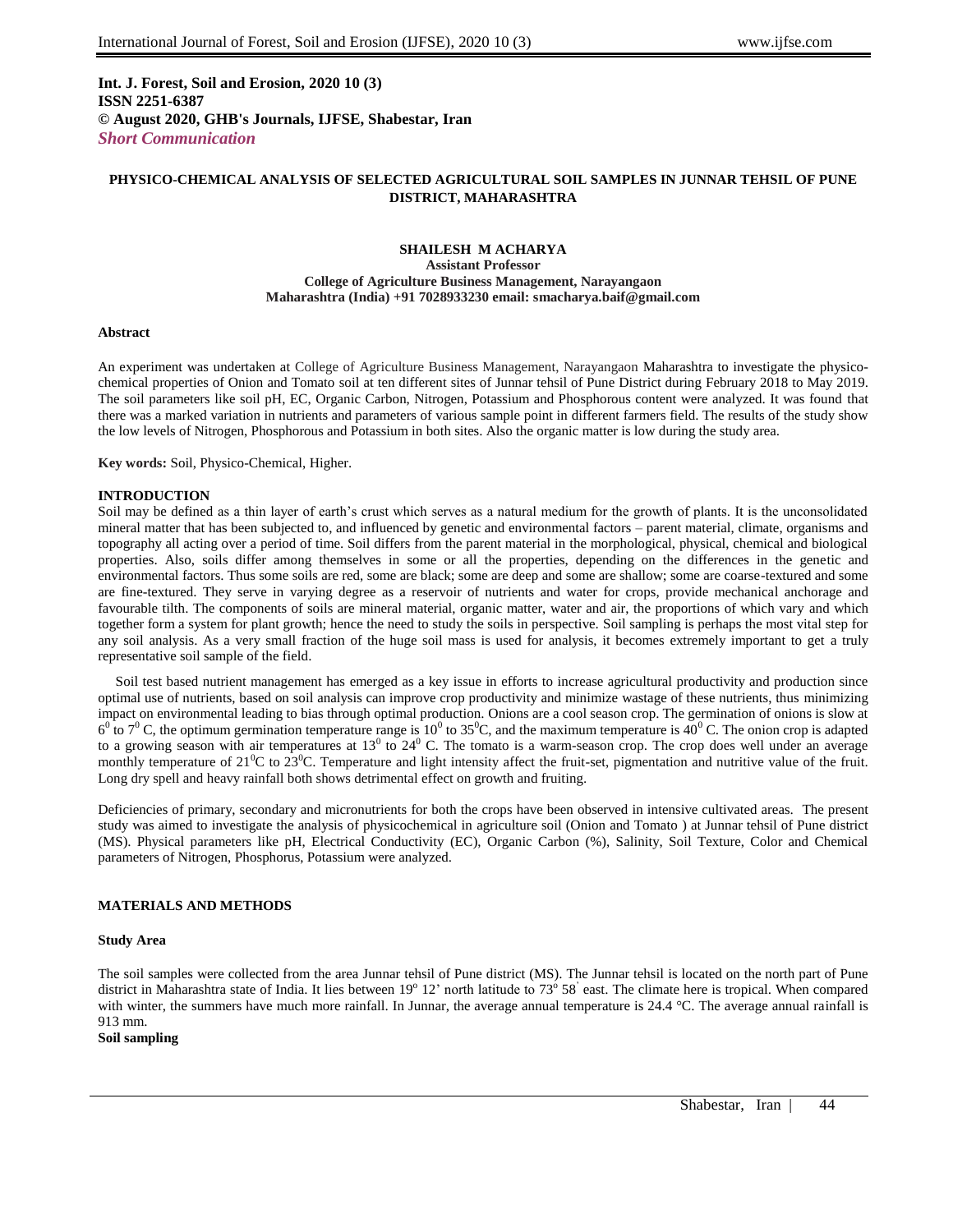Soil samples were collected randomly at 0 to 20 cm depths with ten plots, ten samples from each plot, respectively. In well sterilize polythene pouches. Onion and Tomato soil samples were air dried .Then they are ground using mortar and pestle and passed through 2 mm sieved. Sieved samples were mixed and stored for subsequent physical, chemical analysis.

| Sample<br><b>Number</b> | <b>Field</b><br>sample | Name of the farmer        | <b>Village</b> | <b>Field from where</b><br>samples collected |  |  |
|-------------------------|------------------------|---------------------------|----------------|----------------------------------------------|--|--|
|                         | $O-1$                  | Shankar Kondaji Bochare   | Sawargaon      | Onion                                        |  |  |
| 2                       | $O-2$                  | Dasharath Tukaram Bochare | Umbraj         | Onion                                        |  |  |
| 3.                      | $O-3$                  | Pratik Tanaji Dhule       | Ale            | Onion                                        |  |  |
| 4                       | $O-4$                  | Ganesh Kisan Lamkhede     | Otur           | Onion                                        |  |  |
| $\overline{5}$          | $O-5$                  | Vittha Suresh Durafe      | Narayangaon    | Onion                                        |  |  |
| 6                       | $T-1$                  | Dharma Budha Dudhavade    | Ambe gavhan    | Tomato                                       |  |  |
| 7                       | $T-2$                  | Mangesh Tukaram Sahane    | Padali         | Tomato                                       |  |  |
| 8                       | $T-3$                  | Auti Shankar Kisan        | Khodad         | Tomato                                       |  |  |
| 9                       | $T-4$                  | Nalawade Mohan Sakharam   | Dholwad        | Tomato                                       |  |  |
| 10                      | $T-5$                  | Khilari Balasaheb Dadu    | Rajuri         | Tomato<br>$\sim$ $\sim$ $\cdot$<br>$ -$      |  |  |

## **Soil sample were collected from following Farmers fields**

O-Onion, T-Tomato

The collected samples were analyzed for major Physical and Chemical soil quality parameter like pH, Electrical Conductivity (EC), and Organic Carbon (OC), Nitrogen (N), Potassium (K) and Phosphorus (P) analysis by standard method (DIRD Pune 2009).

#### **RESULTS AND DISCUSSION**

## *Physico-chemical analysis of selected agricultural soil samples in Junnar Tehsil of Pune District, Maharashtra*

**Table 1. Physicochemical Parameters of Soil Samples**

| Sr.No | Parameters                               | O1         | O <sub>2</sub> | O3         | O4         | O5         | Tì         | T2         | T3         | T4         | Т5         |
|-------|------------------------------------------|------------|----------------|------------|------------|------------|------------|------------|------------|------------|------------|
|       | Soil Nature                              | <b>SCL</b> | <b>SCL</b>     | <b>SCL</b> | <b>SCL</b> | <b>SCL</b> | <b>SCL</b> | <b>SCL</b> | <b>SCL</b> | <b>SCL</b> | <b>SCL</b> |
|       | Ph                                       | 7.2        | 6.6            | 6.5        | 6.4        | 7.1        | 6.4        | 6.4        | 6.7        | 6.8        | 6.9        |
|       | E.C                                      | 0.4        | 0.2            | 0.3        | 0.4        | 0.2        | 0.11       | 0.14       | 0.13       | 0.20       | 0.16       |
| 4     | Salinity                                 | 0.10       | 0.14           | 0.15       | 0.13       | 0.14       | 0.11       | 0.12       | 0.13       | 0.12       | 0.11       |
|       | Organic Carbon (%)<br>Available Nitrogen | 0.31       | 0.35           | 0.33       | 0.31       | 0.29       | 0.39       | 0.40       | 0.36       | 0.37       | 0.39       |
| 6     | (Kg/h)                                   | 210        | 225            | 217        | 209        | 222        | 169        | 182        | 177        | 198        | 186        |
|       | Phosphourus $(Kg/h)$                     | 44         | 37             | 61         | 45         | 69         | 55         | 61         | 59         | 67         | 71         |
| 8     | Potassium $(Kg/h)$                       | 121        | 110            | 127        | . 17       | 133        | 201        | 135        | 141        | 133        | 149        |

The physicochemical observations of ten soils of Onion and Tomato field samples were presented in Table-1. The nature of soil in study area was Sand Clay Loam from all samples. In the present study, pH ranges from 6.4 to 7.2. The soil pH was found to be slightly acidic to neutral in all soils. Total biomass was greatest for Onion plants grown at a solution pH of 6.5.(C.D Kane et al,2006).The pH of soil is one of the most important parameter. Soil EC is an important characteristic that can be used for nutrient availability and the soluble salt present in the soil. Soil electrical conductivity (EC) is a measurement that correlates with soil properties that affect crop productivity. The conductivity values ranges from 0.11 to 0.4  $\mu$ S/cm. The electrical conductivity of field sample O1 and O4 was found to be higher as compared to rest of field samples. Madhava Sarma (2015) studied crops vary to the degree of sensitivity to salts, but most crops tolerate levels of 1.1 or less with no effect on yield. Excess salinity may cause moisture stress within the plant. However, too pure of can also be detrimental. Water with too few salts can lead to surface soil dispersion and soil crusting. Salinity is a measure of the total amount of soluble salts in soil. As soluble salt levels increase, it becomes more difficult for plants to extract water from soil. The salinity values ranges from 0.10 to 0.15 dS/cm. The salinity values for field sample Onion was found to be higher as compared to field sample Tomato. Salinity values above 2 dS/m begin to cause problems with salt sensitive plants, and values above 4 dS/m are problems for many garden and landscape plants (Vernon Paren 2010).

The Organic Carbon ranges from 0.29 to 0.40 %. Soil organic carbon is remarkably low in study area. This shows the potential of Poor soil organic carbon (SOC) reduces microbial biomass, activity, and nutrient mineralization due to a shortage of energy sources. Soil organic carbon results in less diversity in soil biota with a risk of the food chain equilibrium being disrupted which can cause disturbance in the soil environment (E.G., plant pest and disease increase, accumulation of toxic substances (Venkata Ramana 2015). Available nitrogen (N) ranges between 169 to 225 kg/ha. Available phosphorus (P) ranges between 37 to 71 kg/ha. Available potassium is ranged between 110 to 201 kg/ha.